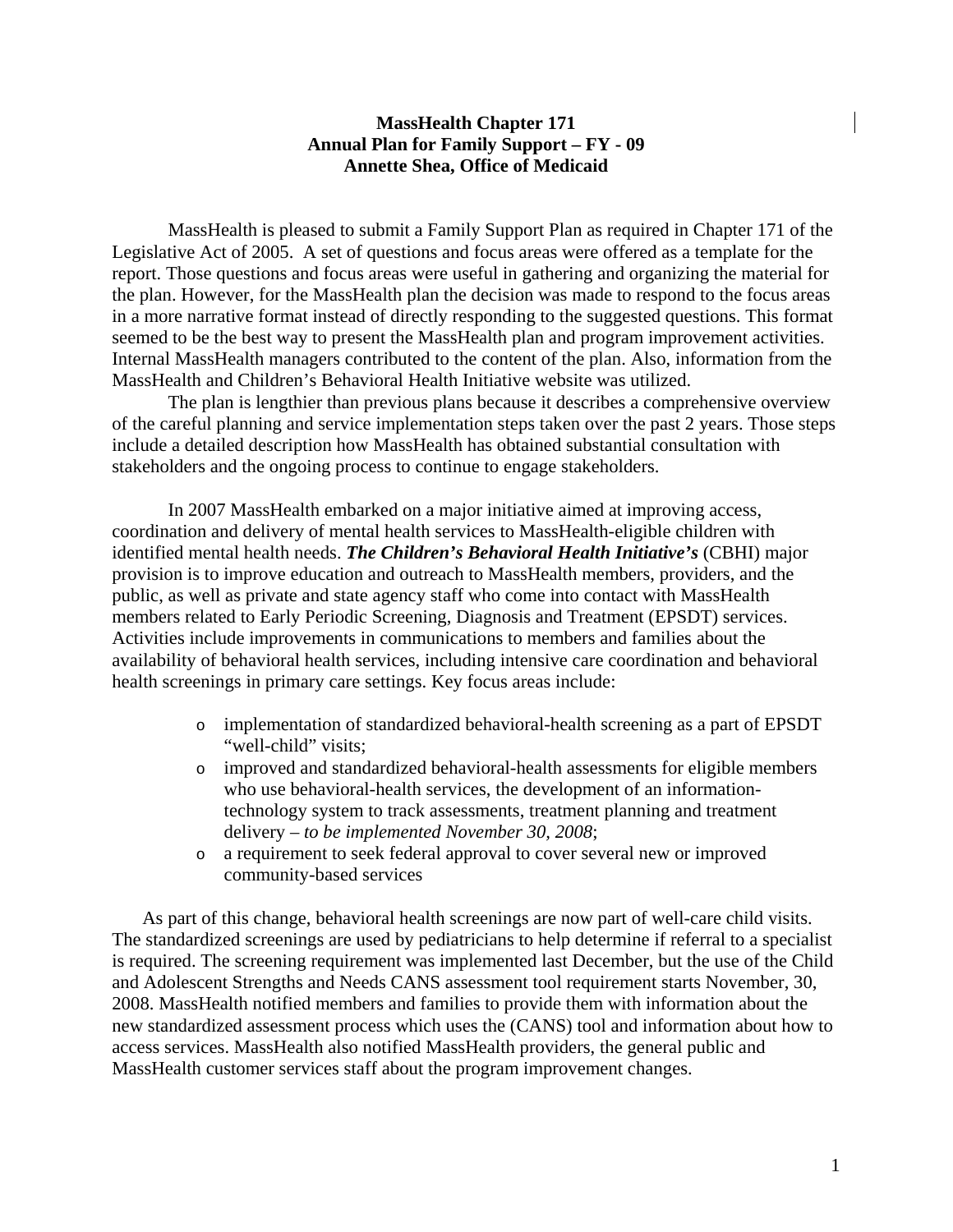MassHealth participates in public programs, panels, and meetings with public agencies and with private advocacy organizations, such as PAL, the Federation for Parents of Children with Special Needs and others, whose membership includes MassHealth-eligible children and families.

 Since November 30, 2007 the following public programs, panels and meetings with various stakeholders have occurred:

- o Trainings for Primary Care Clinicians Regarding Standardized Behavioral Health Screening (Attendance: 100-150 per training)
- o Briefings for State Agency Staff and Legislators on the Rosie D. v. Romney Case, Remedy and Remedy Implementation
- o Briefing for Members and Staff of the Massachusetts State Legislature, Boston, February 14, 2008
- o DMH Health Planning Council, Boston, February 29, 2008
- o Senior Staff, Department of Youth Services, Dorchester, March 5, 2008
- o Senior Staff, Departments of Early Care and Education and Elementary and Secondary Education, Boston, March 31, 2008 and April 15, 2008
- o Department of Public Health, Bureau of Substance Abuse Services, Boston, May 1, 2008
- o Four briefings for DMH, DPH, DSS, and DYS Field Managers and Supervisors Regarding the Rosie D. Remedy and Implementation of the CANS Assessment Process (Attendance: 100-200 per training)
- o Four briefings for Deans and Faculty of Massachusetts' Bachelors Degree and Masters Degree Mental Health Clinician Training Programs Regarding Workforce Development.

# Other relevant meetings:

- o Senior Care Managers and Family Partners from the Coordinated Family Focused Care (CFFC) programs, Worcester, November 13, 2007
- o Mental Health and Substance Abuse Corporations of Massachusetts, November 30, 2007, December 3, 2007, March 17, 2008, and May 30, 2008
- o Dr. Katherine Grimes, M.D., Medical Director of Mental Health Services Program for Youth (MHSPY), Boston, January 8, 2008
- o Senior Leadership of the Walden School, a wraparound program for deaf children and youth, Boston, January 15, 2008
- o Todd Paynton, Executive Director, Black Mental Health Alliance, Boston, March 11, 2008
- o Massachusetts Psychiatric Society and the New England Chapter of the American Academy of Child and Adolescent Psychiatry, Waltham, March 18, 2008
- o Massachusetts Chapter of the American Academy of Pediatrics, Annual Meeting, Waltham, May 7, 2008
- o The Children's League, the Massachusetts Chapter of the Child Welfare League of America, Framingham, May 19, 2008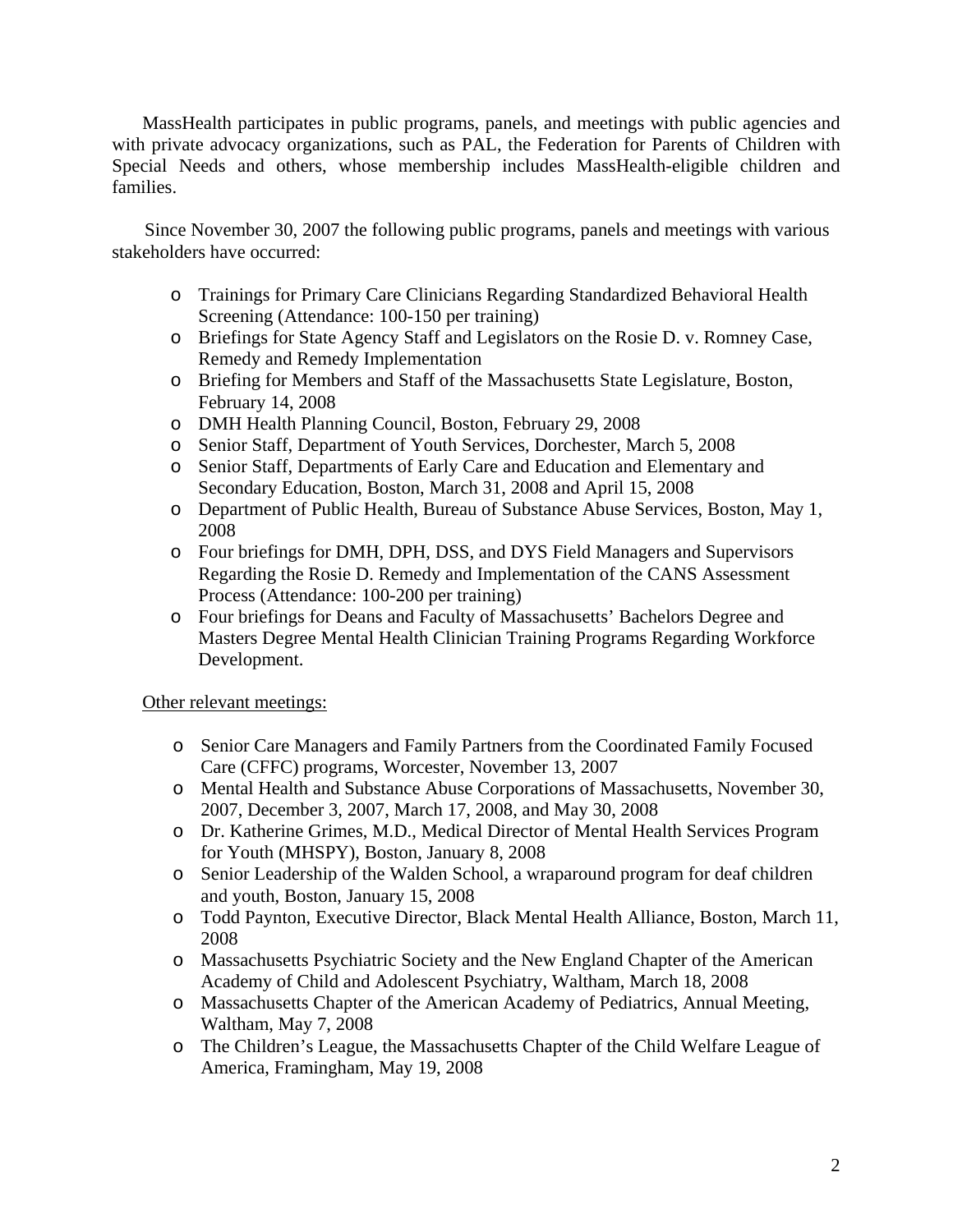# **Program Improvement Implementation Management Structure**

MassHealth has reconfigured their implementation management structure to reflect the accelerating shift from behavioral health policy development to program implementation. Therefore, the following workgroups and executive structure now exist:

## Children's Behavioral Health Initiative (CBHI) Executive Committee

Convened by: Barbara Leadholm, Commissioner of the Department of Mental Health Members: Marilyn Chase, Assistant Secretary of the Executive Office of Health and Human Services for Children, Youth and Families; Tom Dehner, Director of the Office of Medicaid; Angelo McClain, Commissioner of the Department of Social Services; Jane Tewksbury, Commissioner of the Department of Youth Services; and Sally Fogerty, designee of John Auerbach, Commissioner of the Department of Public Health.

## Interagency Implementation Team

Members: Senior staff from the Departments of Mental Health, Mental Retardation, Public Health, Social Services and Youth Services, staff from the MassHealth Behavioral Health Unit and the Office of the Compliance Coordinator.

Focus: Oversight and coordination of activities to:

- o inform EOHHS child-serving state agency staff about the Rosie D. remedy and remedy services, including how to access services for children enrolled in MassHealth
- o develop proposed policies and procedures to ensure participation by representatives of involved state agencies on care planning teams for children enrolled in Intensive Care Coordination (ICC).
- o develop proposed protocols to ensure coordination between any agency-specific planning process or the content of an agency-specific treatment plan through the care planning team process for children enrolled in Intensive Care Coordination.
- o develop a proposed conflict resolution process for resolving disagreements among care planning team members

## MassHealth Implementation Team

Members: Representatives of all involved business units within MassHealth, senior staff from the Departments of Mental Health, Social Services and Youth Services and staff from the Office of the Compliance Coordinator

Focus: Oversight and coordination of all MassHealth implementation activities.

Managed Care Entity (MCE) Workgroup

Sharon Hanson, MPH, Director, MassHealth Managed Care Program Members: MassHealth Staff, Compliance Coordinator's Assistant Director, and the Behavioral Health Directors from each of MassHealth's MCOs and MBHP Focus: Implementation of the Rosie D. remedy.

## **Expert and Stakeholder Consultation Processes**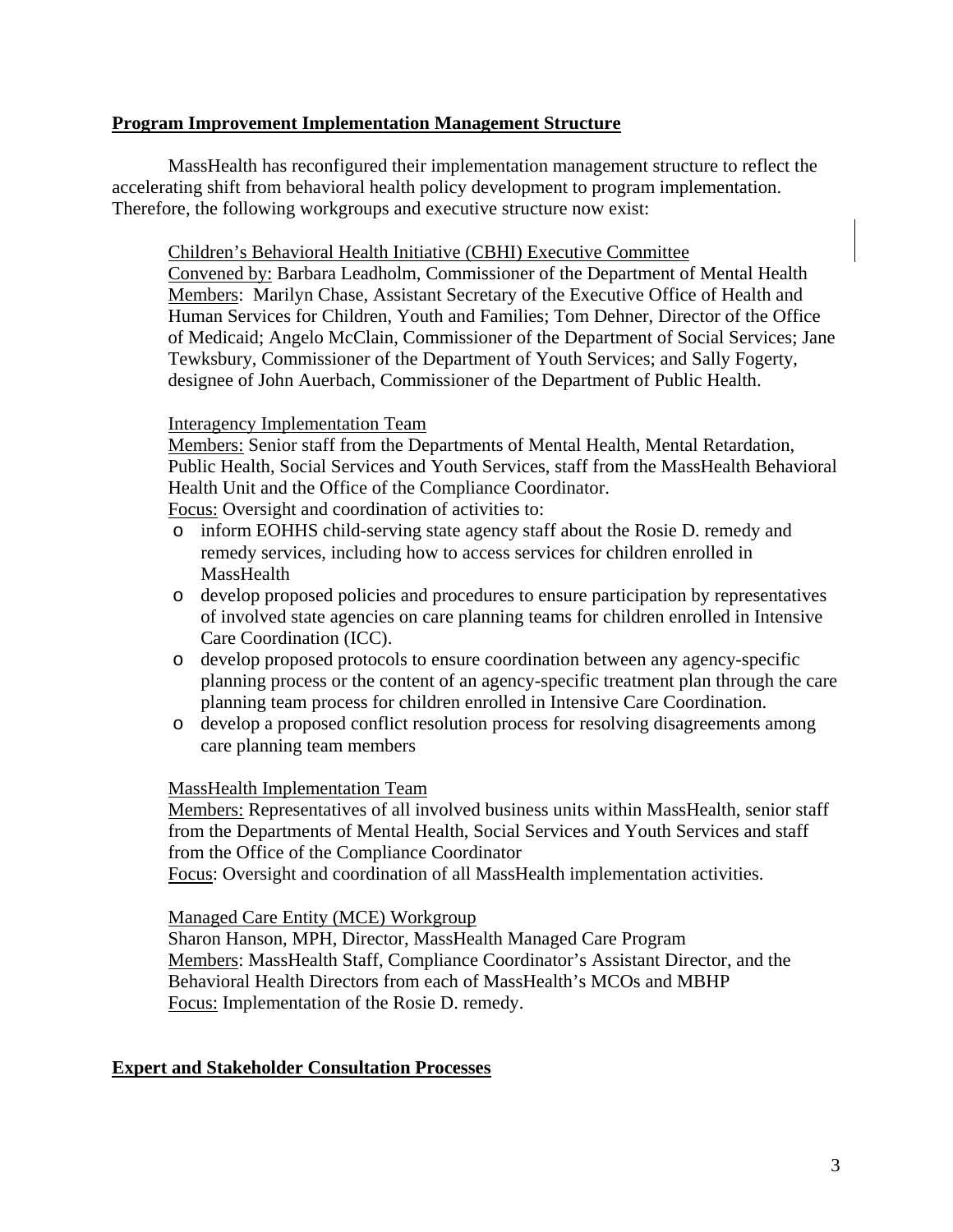MassHealth convened a workgroup, which met regularly in 2006 and 2007 with John Lyons, Ph.D., developer of the CANS tool. The group included representatives from MassHealth, the Department of Mental Health (DMH), the Department of Youth Services (DYS), the Department of Social Services (DSS), the Office of Clinical Affairs (OCA), the Commonwealth Medicine Division of the University of Massachusetts Medical School, the Department of Public Health (DPH), and a child psychiatrist. The workgroup developed a Massachusetts CANS tool in two forms: one form for children under the age of five and another form for children and adolescents ages five to 21.

MassHealth presented draft versions of the Massachusetts CANS tool to providers, families and the Rosie D. Plaintiffs to gather their input. Both forms of the CANS tool are now complete.

In addition, EOHHS developed a cover sheet to accompany both forms of the CANS tool, that requires the clinician to identify whether the member has a serious emotional disturbance.

The Children's Behavioral Health Initiative Executive Committee has established a Children's Behavioral Health Advisory Council, which met for the first time on March 3, 2008. The Council is chaired by Barbara Leadholm, Commissioner of the DMH, and consists of 29 members representing a broad range of stakeholders including families, youth with mental health needs, mental health providers and guilds. Senior staff from EOHHS child-serving agencies, the Director of Special Education for the Department of Elementary and Secondary Education, and representatives from the MCOs and MBHP attend Advisory Council Meetings as observers.

The purpose of the Advisory Council is to advise the Governor, the General Court, the Secretary of Health and Human Services and EOHHS agencies on matters concerning children's behavioral health.

MassHealth will develop sampling methods and tools to measure Member satisfaction of services covered under the Rosie D. Judgment. Member satisfaction will be measured for the purpose of program improvement. MassHealth plans to conduct member satisfaction surveys based on a random sample of members who have had some experience with behavioral health services. MassHealth intends to contract with a vendor to develop these surveys.

 MassHealth has met with and in many cases established an ongoing dialogue with the following advocates and family youth groups:

- Massachusetts Coalition for Infant and Early Childhood Mental Health, Marlborough, November 9, 2007
- Lisa Lambert, Executive Director, Parent/Professional Advocacy League, Boston, November 27, 2007, April 7, 2008, and April 29, 2008
- Advocates for "Medical Homes" for children and youth with behavioral health needs, Worcester, December 20, 2007
- Full Service Schools Roundtable, Boston, January 17, 2008
- Brighton Early Childhood Mental Health System of Care, Brighton, February 4, 2008
- Committee for Children's Mental Health (Director David Keller), Worcester, February 12, 2008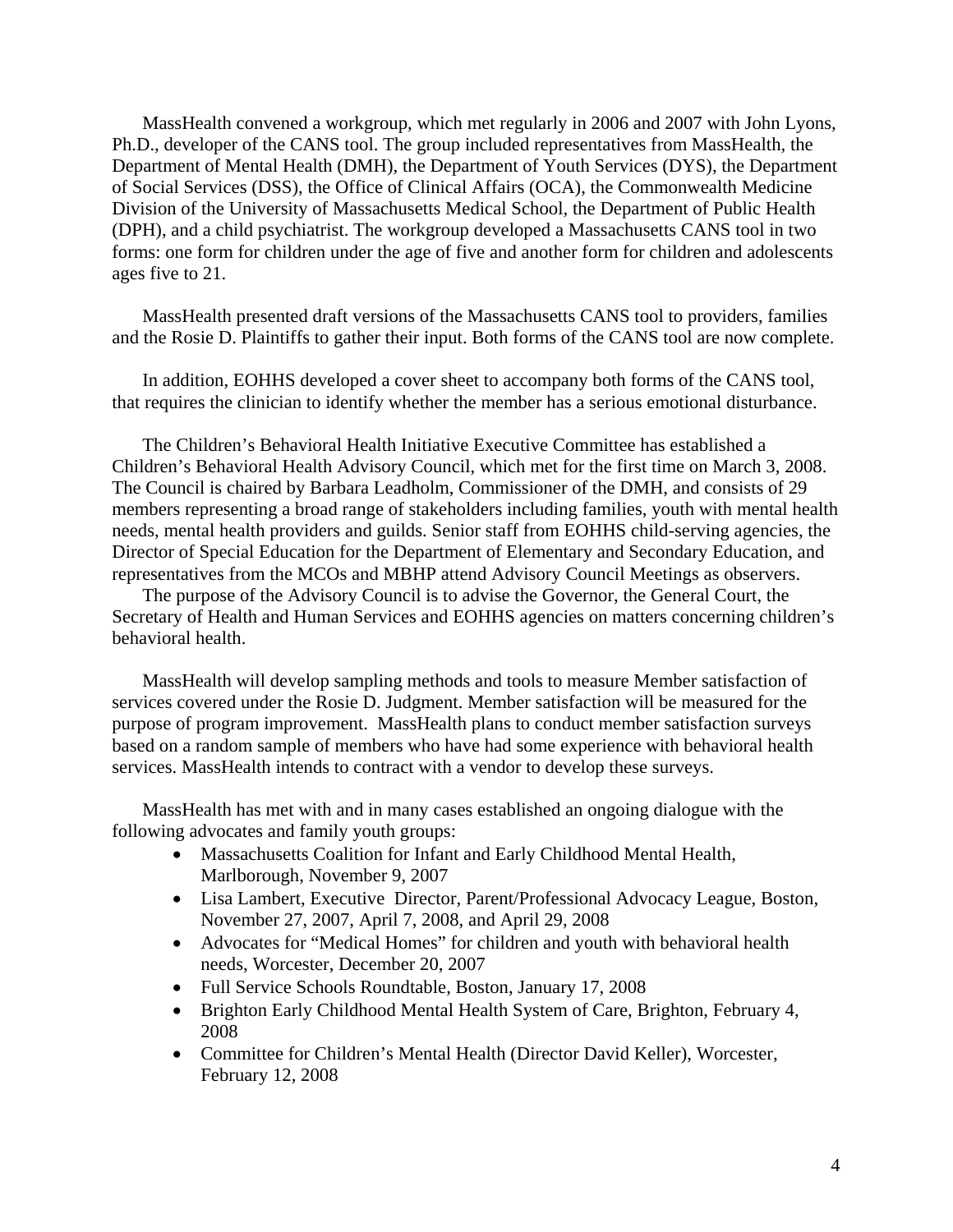- Judge Baker Center, Boston, program with Terry Cline, Ph.D., Administrator of the U.S. Substance Abuse and Mental Health Services Administration, "Child and Adolescent Mental Health Services: What the U.S. Needs", April 2, 2008
- Panel Discussion, Children's Mental Health Task Force of the Massachusetts Chapter of the American Academy of Pediatrics, Waltham, April 8, 2008
- "Partnering for Recovery", the Annual Rehabilitation and Recovery Conference, sponsored by the MBHP. Co-presented a workshop on implementation of the Remedy with Lisa Lambert, Executive Director of the Parent/Professional Advocacy League, April 30, 2008
- Department of Mental Health Statewide Youth Advisory Council, Westborough, May 20, 2008
- On March 28, 2008, MassHealth convened a second briefing for representatives from schools of social work, professional psychology, and nursing who could not attend the November 28, 2007 briefing. An extremely well-attended working meeting was held on April 18, 2008 to discuss both short and long term strategies for training and education of the existing and future clinical workforce. A follow up meeting is planned for occurred on June  $17<sup>th</sup>$ . The April meeting resulted in the formation of a smaller workgroup that will assist MassHealth in planning a one day clinical workforce conference designed to introduce students and faculty to Wraparound approaches and the larger system changes in children's mental health in Massachusetts.
- MassHealth is in the process of executing an Interdepartmental Service Agreement with the Commonwealth Corporation (CC), a quasi-public entity that works closely with the Commonwealth's Executive Office of Labor and Workforce Development. Through this ISA, CC will facilitate the development of a curriculum designed to train paraprofessionals who will be qualified, as members of a team lead by a clinician, to deliver the remedy's in-home services (in-home behavioral services and in-home therapy services). CC will research and define competencies, consult with providers and explore partnerships with community colleges as a venue for delivering this training with the hopes that such a training would count toward Associate's and Bachelor's degree credits.
- MassHealth is exploring opportunities and potential methods for working with family organizations to educate parents of children with behavioral health needs about the potential increase in employment opportunities for Family Partners through the remedy's Family/Caregiver Peer-to-Peer Support service, the required competencies, and opportunities for training.
- MassHealth will also consult with non-academic training agencies.
- MassHealth included questions regarding workforce issues in the RFI and these responses have been summarized into briefs and shared with all three of the main CBHI workgroups.

# **Delivery System Design and Implementation of Program Improvements**

 MassHealth amended the contract with its customer service contactor to ensure that staff would be properly trained on EPSDT services, including behavioral health screens. One of the critical improvements included revising the voice menu which directs members and providers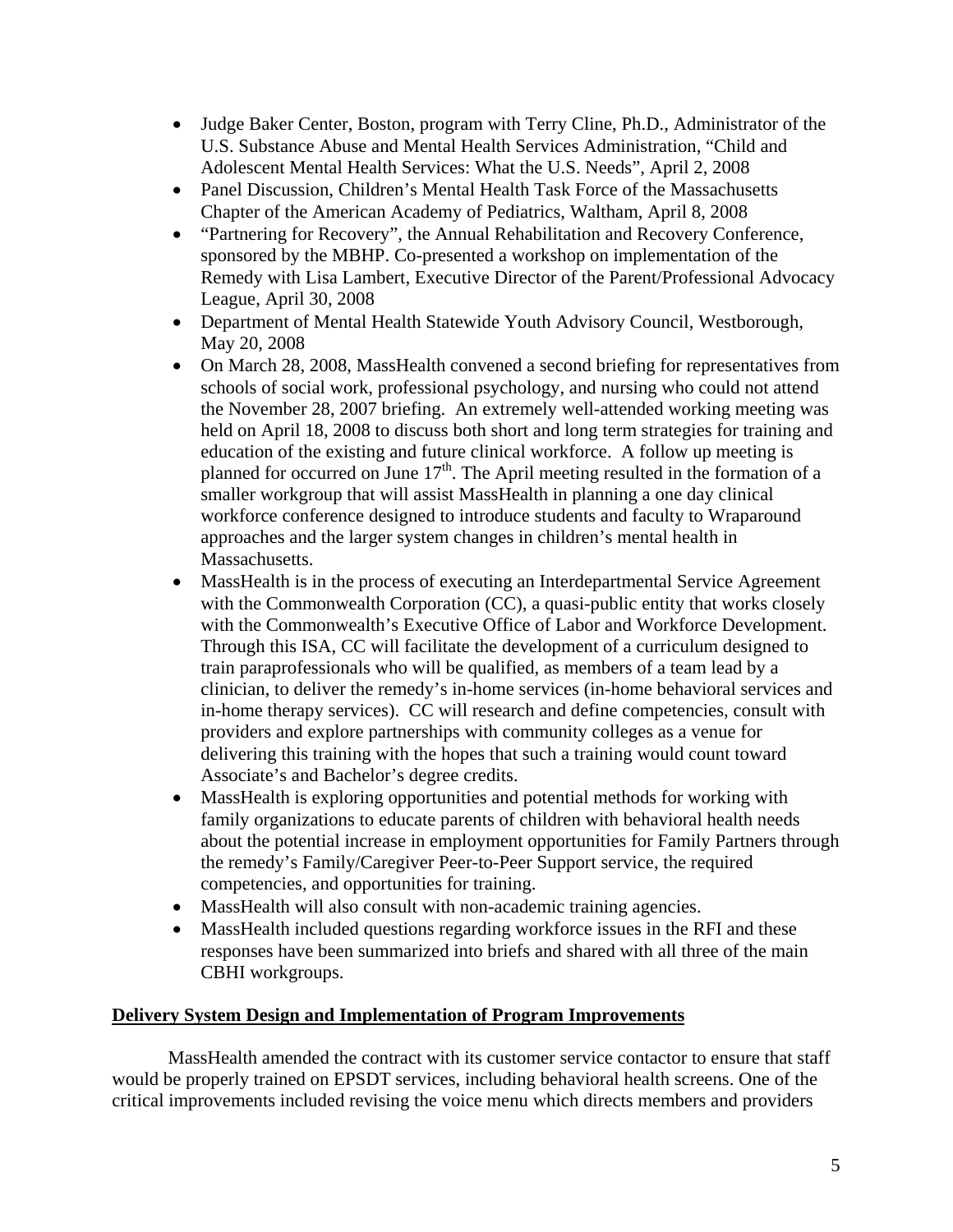with questions about services for children to Customer Service Representatives (CSRs) trained to answer questions about EPSDT.

 As part of the program improvement activities, MassHealth's behavioral health services contractor, the Massachusetts Behavioral Health Partnership (MBHP), and MassHealth's contracted Managed Care Organizations (MCOs), have completed intensive training for their CSRs about when, where and how members may obtain EPSDT screenings, diagnosis, and treatment services, and have established a schedule for refresher trainings on updates to the behavioral health screens. Both MBHP and the contracted MCOs will ensure that all new CSRs will be trained about (i) when, where and how members may obtain EPSDT screenings, diagnosis, and treatment services and (ii) the CANS tool, once the tool has been implemented; and (iii) the Rosie D. remedy services, including how to access those services, once they are implemented.

Further steps that EOHHS will take to publicize the program improvements to eligible MassHealth members, providers, and the general public include updating and distributing EPSDT notices to specifically refer to the availability of behavioral health screening and services and to describe other behavioral health program improvements.

In December 2007, MassHealth mailed a new member notice to every household that included a MassHealth member under the age of 21 to inform those members about the program improvements in the behavioral health system. This member notice also is being included in each distributed copy of the PCC Plan' member handbook, each MCO's member handbook, and MBHP's member handbook. The Handbooks have been updated to include more detailed information on EPSDT services, including the fact that primary care providers must offer to conduct behavioral health screens using a standardized behavioral health screening tool during preventive care visits. The updated Handbook went into use in January, 2008. MassHealth plans to further revise the Handbook to include information about the CANS tool and the other new services, including information about how to access those services, when those services are implemented.

MassHealth updated and distributed (in the normal course of communications with MassHealth Members) member education materials, including Member handbooks created by MassHealth and MassHealth's contracted managed care entities, to include description of these improvements, and how to access behavioral health screenings and services including homebased services.

MassHealth plans to amend Member regulations, as necessary, to describe the behavioral health services in more detail. MassHealth also plans to expand distribution points of existing materials regarding EPSDT generally, including the behavioral health program improvements. MassHealth created a website for the Children's Behavioral Health Initiative (CBHI) which is available on the EOHHS website to provide information to MassHealth members, MassHealth providers, the broader community of human service providers, and members of the general public about EPSDT and the program improvements that MassHealth is making.

The CBHI webpage became available in December 2007. To date, MassHealth has posted on this website many of the materials that describe the requirement for primary care providers to use standardized behavioral health screening tools. The site is updated regularly, as new materials are developed, reports filed and updates written. The site offers visitors the opportunity to provide feedback or make suggestions about the site.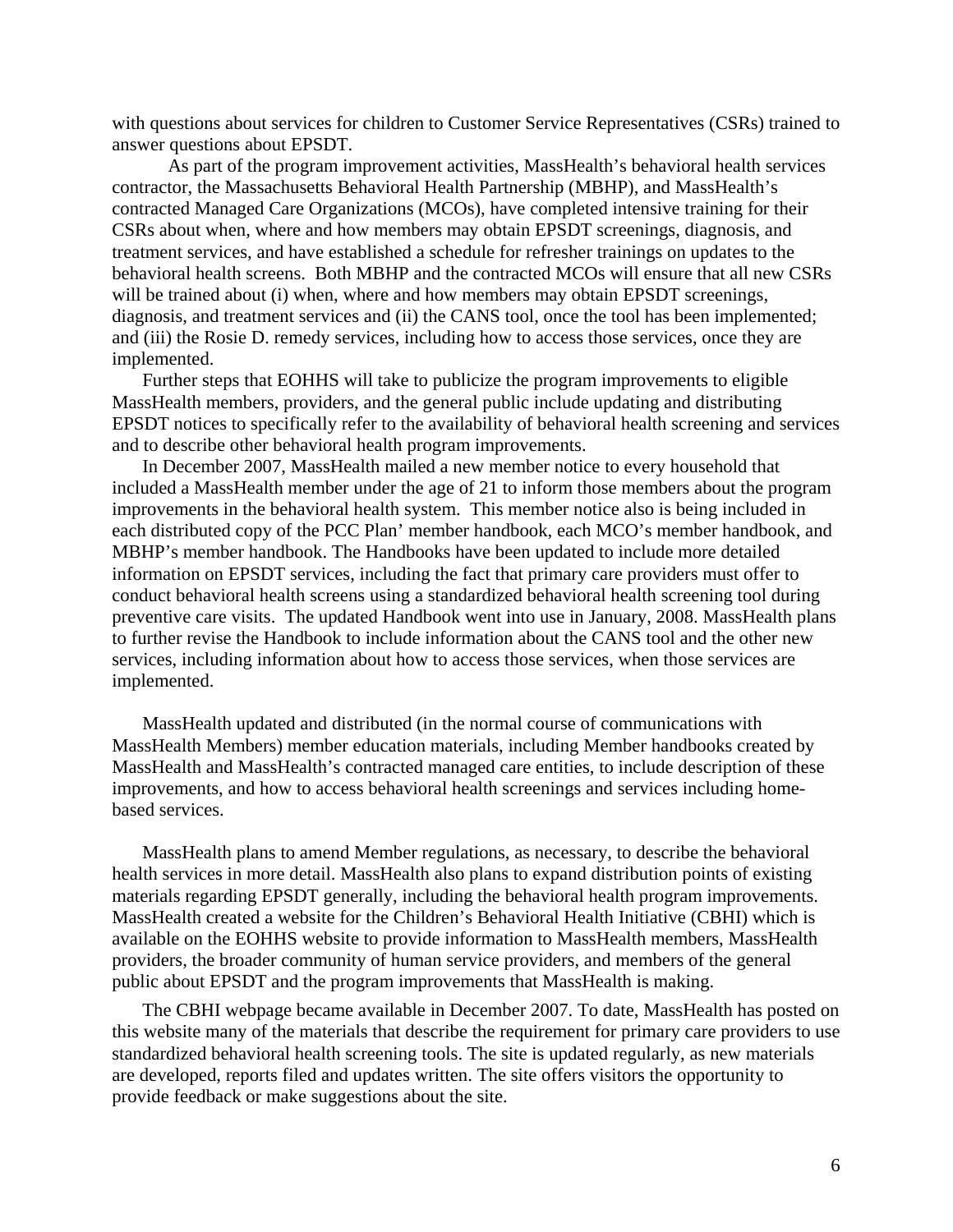MassHealth is tracking the number of delivered behavioral health screenings and is developing a plan for updating existing systems and methods to allow MassHealth to track the utilization of services following a screening. MassHealth plans to monitor the data gathered from such systems and use the data to help improve delivery of EPSDT screening, including assuring that providers offer behavioral health screenings according to the State's periodicity schedule.

MassHealth will continue the practice of not requiring a primary care visit or EPSDT screening as a prerequisite for an eligible child to receive MassHealth behavioral health services. MassHealth-eligible children and eligible family members can, at any time, self-refer for Medicaid services or be referred by others, including EOHHS agencies, other state agencies, public schools, community health centers, hospitals and community mental health providers.

### **Assessment and Intensive Care Coordination**

The assessment process, including the use of the CANS where appropriate, will be required as part of discharge planning for children who have been identified as having behavioral health problems who are being discharged from acute inpatient hospitals, community based acute treatment settings (CBATS), from Department of Mental Health (DMH) intensive residential settings, and DMH continuing care programs, with the goal of identifying children for whom Intensive Care Coordination services may be appropriate. For those identified children, a referral for those services will be a component of a discharge treatment plan.

MassHealth is continuing to develop its approach to the assessment process in acute inpatient hospitals, community based acute treatment settings, DMH intensive residential settings and DMH continuing care programs, to ensure the use of the CANS to support discharge planning is appropriate, effective and reliable. MassHealth is engaged in discussions with John Lyons, other experts, providers, including state agencies, acute inpatient hospitals, other providers of MassHealth reimbursed twenty-four hour services and the Rosie D. Plaintiffs in its implementation of these changes.

MassHealth will provide Intensive Care Coordination to children who qualify and who choose to have Intensive Care Coordination including a Care Manager, who facilitates an individualized, child-centered, family focused care planning team. The role of the Care Manager is to coordinate multiple services that are delivered in a therapeutic manner, allowing the child to receive services in accordance with his or her changing needs. Additionally, the Care Manager is responsible for promoting integrated services, with links between child-serving agencies and programs and mechanisms for planning, developing, and coordinating services.

#### **Care Management and Care Planning Team**

The basic responsibilities of Care Managers are: (1) assisting in the identification of other members of the care planning team; (2) facilitating the care planning team in identifying the strengths of the child and family, as well as any community supports and other resources; (3) convening, coordinating, and communicating with the care planning team; (4) working directly with the child and family; (5) collecting background information and plans from other agencies, subject to the need to obtained informed consent; (6) preparing, monitoring, and modifying the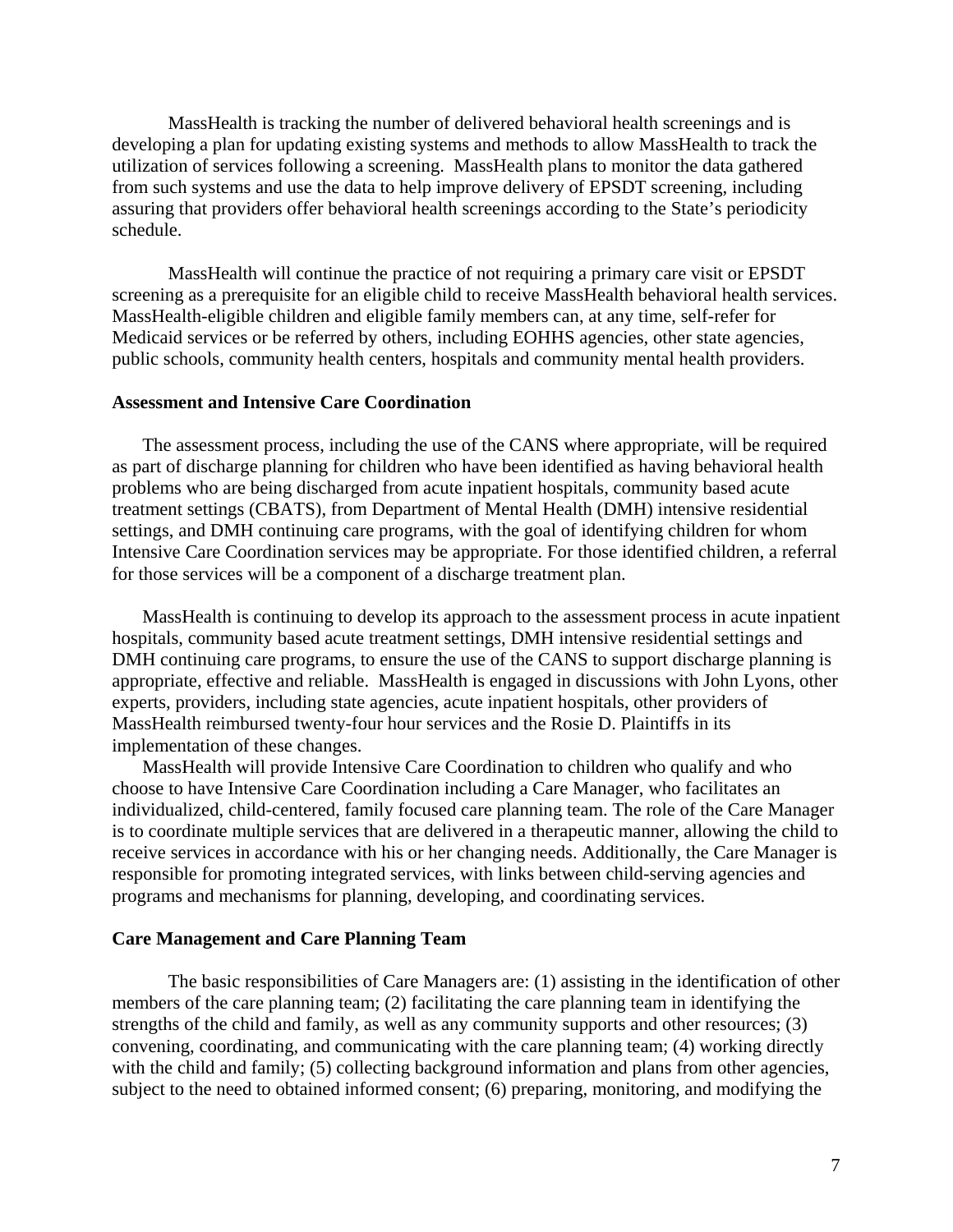individualized care plan in concert with the care planning team; (7) coordinating the delivery of available services; (8) collaborating with other caregivers on the child and family's behalf; and (9) facilitating transition planning, including planning for aftercare or alternative supports when in-home support services are no longer needed.

The Care Manager will either be a licensed mental health professional or will provide care management under the supervision of a licensed mental health professional. S/he will be trained in the "wraparound" process for providing care within a System of Care. The "wraparound process" refers to a planning process involving the child and family that results in a unique set of community services and natural supports individualized for that child to achieve a positive set of outcomes. The System of Care is a cross-system coordinated network of services and supports organized to address the complex and changing needs of the child. This process will be consistent with the principles and values of the Child-Adolescent Services System Program (CASSP) which encourages that care provision is strength-based, individualized, child-centered, family-focused, community-based, multi-system, and culturally competent.

The care planning team will be family-centered and include a variety of interested persons and entities, as appropriate, such as family members (defined as any biological, kinship, foster and/or adoptive family member responsible for the care of the child), providers, case managers from other state agencies when a child has such involvement, and natural supports such as neighbors, friends, and clergy.

The care planning team will use multiple tools, including the CANS standardized instrument, in conjunction with a comprehensive psychosocial assessment, as well as other clinical diagnoses, to organize and guide the development of an individualized plan of care that most effectively meets the child's needs. This plan of care will be reviewed periodically and will be updated, as needed, to reflect the changing needs of the child. As part of this process, further assessments, including re-assessments using the CANS or other tools, may be conducted so that the changing needs of the child can be identified.

The care planning team will exercise the authority to identify and arrange for all medically necessary services needed by the eligible child with SED, consistent with the overall authority of MassHealth to establish reasonable medical necessity criteria, set reasonable standards for prior authorization, and conduct other utilization management activities authorized under the Medicaid Act, and the obligation of all direct service providers to assure that the services they deliver are medically necessary.

The findings of the care planning team will be used to guide the treatment planning process. The individualized care plan is the primary coordinating tool for therapeutic interventions and service planning. The care planning team, facilitated by the Care Manager, will be responsible for developing and updating, as needed, the individualized care plan that supports the strengths, needs, and goals of the child and family and incorporating information collected through initial and subsequent assessment. The individualized care plan will also include transition or discharge plans specific to the child's needs.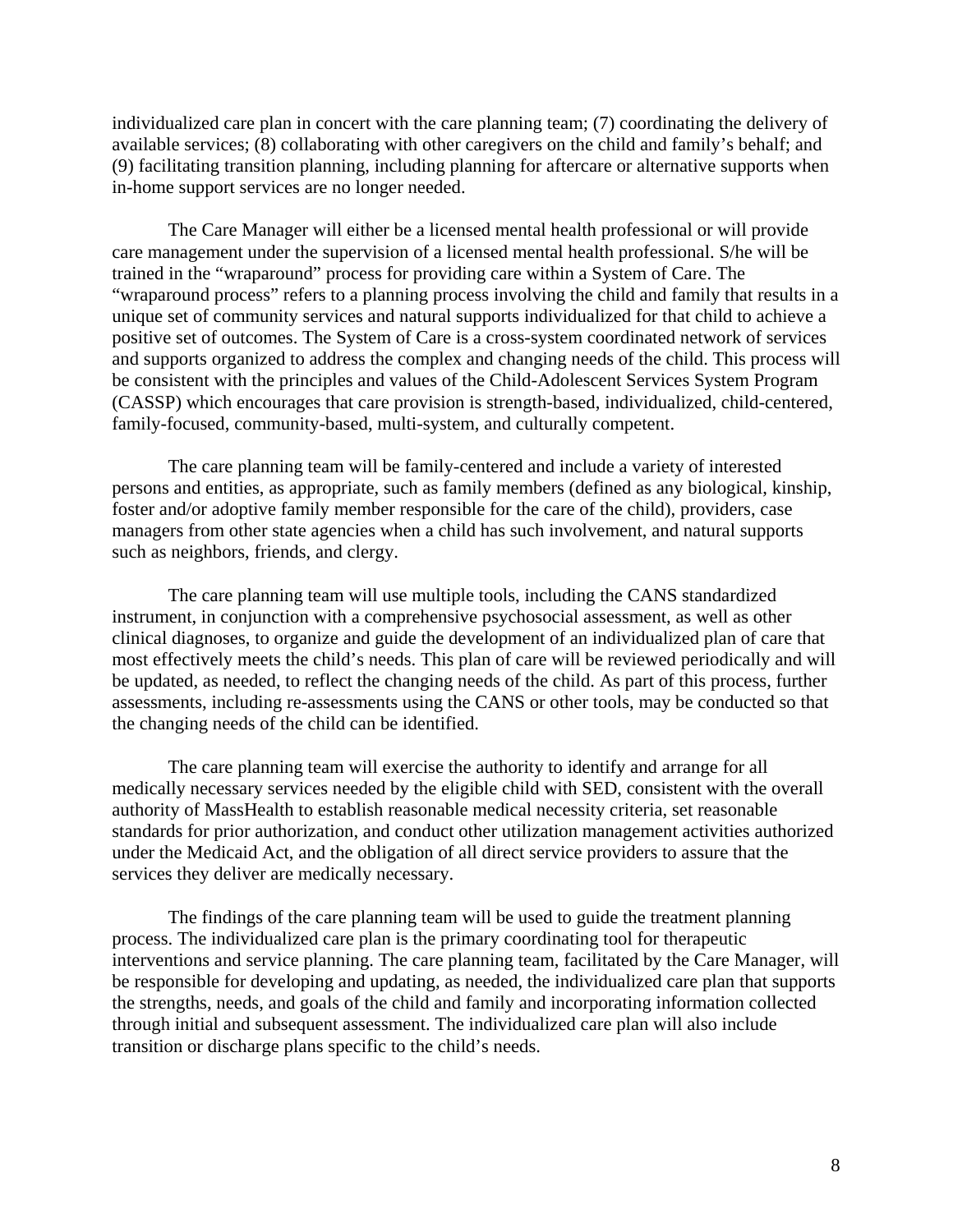The care and treatment planning process will be undertaken pursuant to guidelines and standards developed by EOHHS, which will ensure that the process is methodologically consistent and appropriately individualized to meet the needs of the child and family. EOHHS, in consultation with DMH, will develop an operational manual that includes these guidelines and standards for the use of the care planning teams.

Each individualized care plan will: (1) describe the child's strengths and needs; (2) propose treatment goals, objectives, and timetables for achieving these goals and objectives, including moving to less intensive levels of service; (3) set forth the specific services that will be provided to the child, including the frequency and intensity of each service; (4) incorporate the child and family's crisis plan; and (5) identify the providers of services.

Individualized care plans will be reviewed as needed, but at least monthly by the Care Manager and quarterly by the care planning team. In addition, such review will be undertaken when there is a change in another EOHHS agency's plan for the child.

Intensive care coordination services are particularly critical for children who are receiving services from EOHHS agencies in addition to MassHealth. In order to assure the success of the care planning team process and the individualized care plan for a child with multiple agency involvement, EOHHS will ensure that a representative of each such EOHHS agency will be a part of the child's care planning team. Operating pursuant to protocols developed by EOHHS, EOHHS agency representatives will coordinate any agency-specific planning process or the content of an agency-specific treatment plan as members of the care planning team. EOHHS will develop a conflict-resolution process for resolving disagreements among members of the team.

### **Behavioral Health Services**

In 2006 MassHealth expanded coverage of EPSDT to include children enrolled in the CommonHealth benefit plan. For MassHealth Members entitled to EPSDT services, MassHealth will cover the following services for Members who have Serious Emotional Disorders (SED) when such services are medically necessary, subject to the availability of Federal Financial Participation ("FFP") under 42 U.S.C. § 1396d(a) and other requisite federal approvals: assessments, including the CANS described above, Intensive Care Coordination and Treatment Planning. EOHHS, in consultation with DMH, will collaborate with interested stakeholders (including clinical experts, child and family advocates, and managed care partners) in the development of clinical criteria for each of the covered services below.

#### Mobile Crisis Intervention and Crisis Stabilization

#### In-Home Behavioral Services:

In Home Behavioral Services (including behavior management therapy and behavior management monitoring) are In-Home Therapy Services (including a therapeutic clinical intervention and ongoing training and therapeutic support), and Mentor Services (including independent living skills mentors and child/family support mentors). While the services in this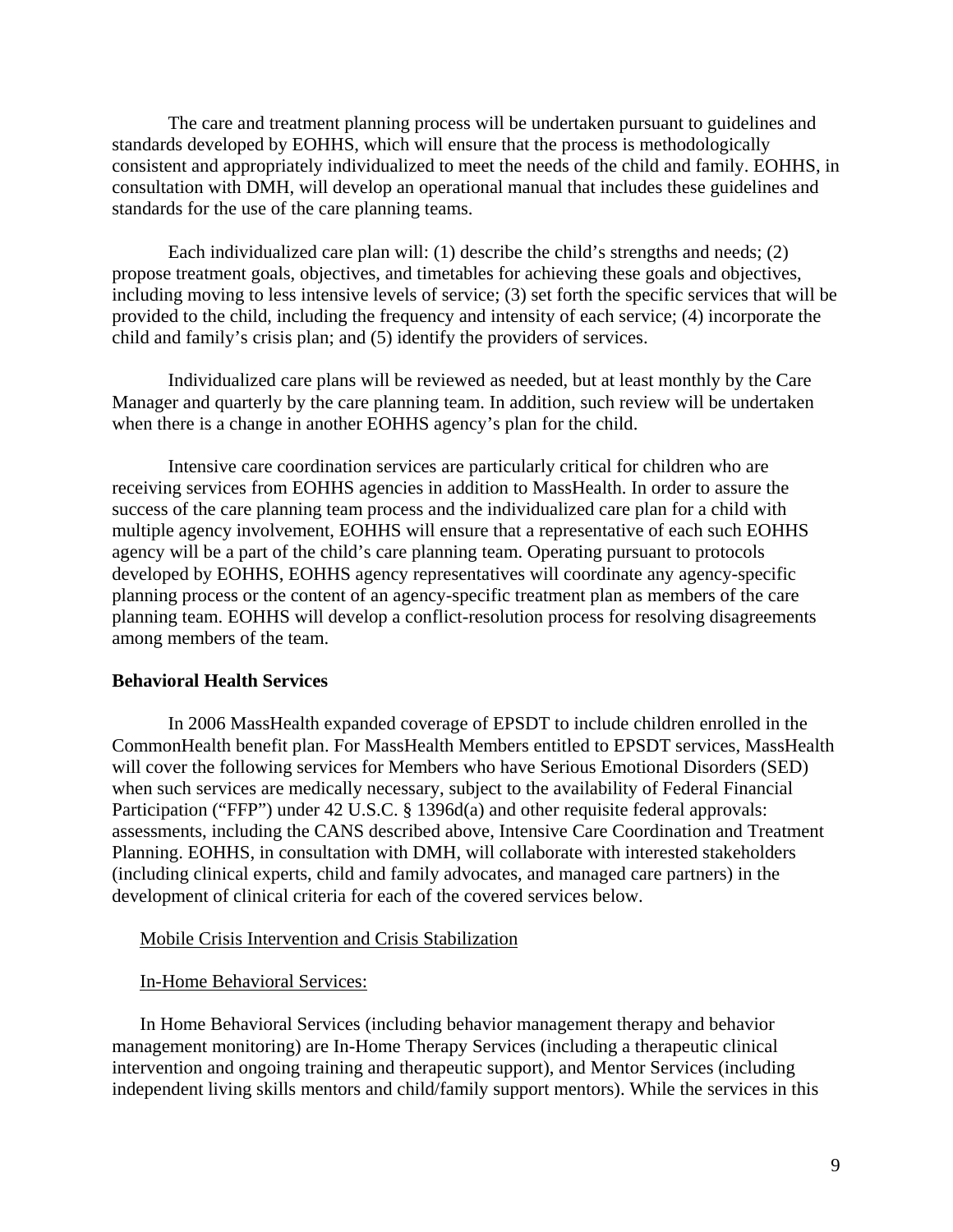category may be provided where clinically appropriate, it is intended that they be provided in any setting where the child is naturally located, including, but not limited to, the home (including foster homes and therapeutic foster homes), child-care centers, respite settings, and other community settings. These services may be provided as a bundled service by a team or as a discrete clinical intervention depending upon the service needs of the child.

- a. *In-home Behavioral Services* Behavioral services usually include a combination of behavior management therapy and behavior management monitoring, as follows:
	- (i) *Behavior management therapy* is provided by a trained professional, who assesses, treats, supervises, and coordinates interventions to address specific behavioral objectives or performance. Behavior management therapy addresses challenging behaviors which interfere with the child's successful functioning. The therapist develops and monitors specific behavioral objectives and interventions, including a crisis-response strategy which is incorporated into the child's treatment plan. The therapist may also provide short-term counseling and assistance, depending on the child's performance and the level of intervention required. Behavior management therapy is provided by qualified licensed clinicians.
	- (ii) *Behavior management monitoring* is provided by a trained behavioral aide, who implements and monitors specific behavioral objectives and interventions developed by the behavior management therapist. The aide may also monitor the child's behavior and compliance with therapeutic expectations of the treatment plan. The aide assists the therapist to teach the child appropriate behaviors, monitors behavior and related activities, and provides informal counseling or other assistance, either by phone or in person. Behavior management monitoring is provided by qualified paraprofessionals supervised by qualified licensed clinicians.
- b. *In-home Therapy Services* Therapy services include a therapeutic clinical intervention and ongoing training and therapeutic support, as follows:
	- (i) A structured, consistent, therapeutic relationship between a licensed clinician and the family and/or child for the purpose of meeting specific emotional or social relationship issues. The licensed clinician, in conjunction with the care planning team, develops and implements therapy goals and objectives which are incorporated into the child's treatment plan. Clinical services are provided by a qualified licensed clinician who will often work in a team that includes a qualified paraprofessional who is supervised by the qualified licensed clinician.
	- (ii) Ongoing therapeutic training and support to the child/adolescent to enhance social and communication skills in a variety of community settings, including the home, school, recreational, and vocational environments. All services must be directly related to the child's treatment plan and address the child's emotional/social needs, including family issues related to the promotion of healthy functioning and feedback to the family. This service is provided by a qualified paraprofessional who is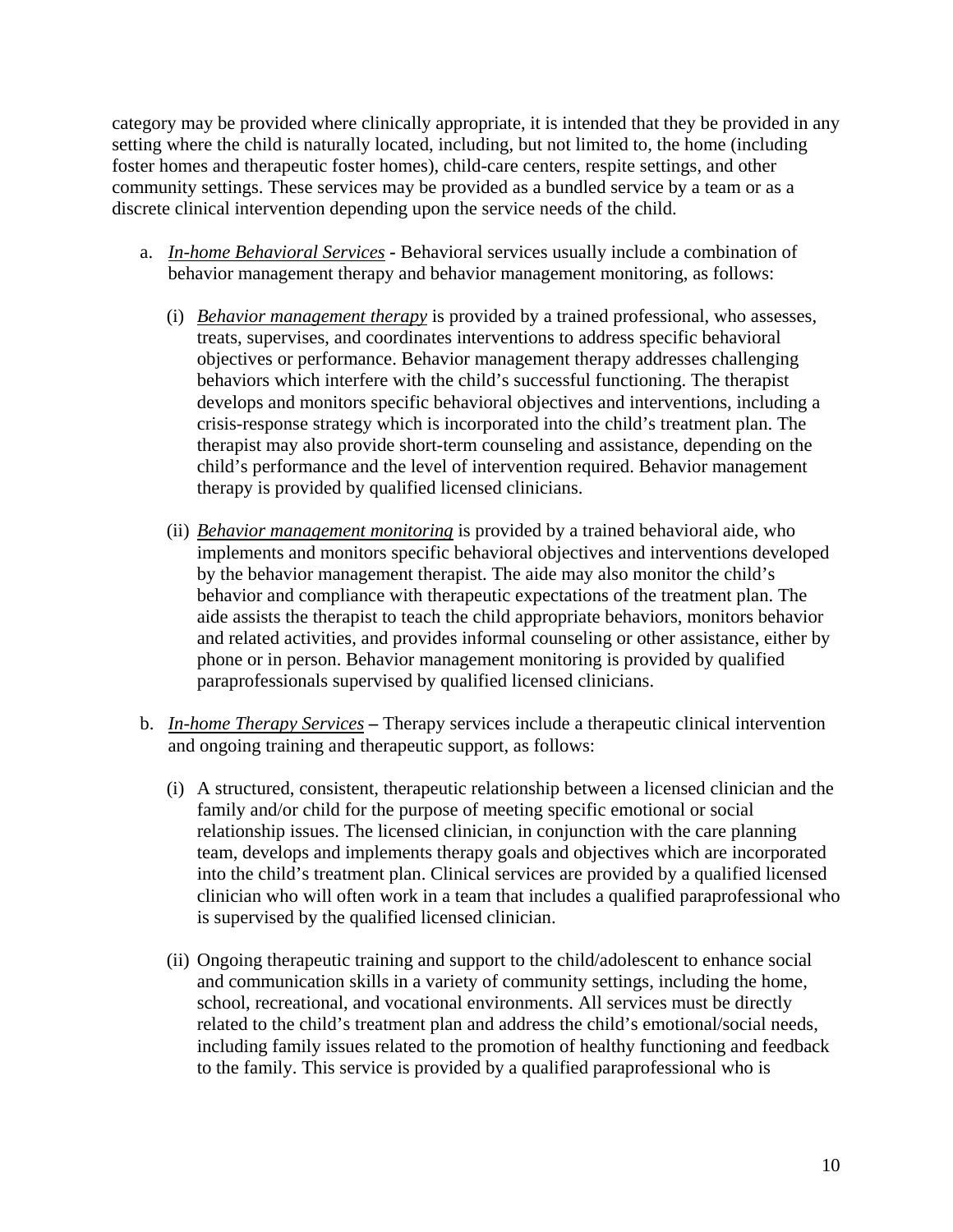supervised by the qualified licensed clinician. This paraprofessional may also provide behavior monitoring as described above.

- *c. Mentor Services* Mentor services include:
	- (i) *Independent Living Skills Mentors* provide a structured, one-to-one relationship with an adolescent for the purpose of addressing daily living, social, and communication needs. Each adolescent who utilizes an Independent Living Skills Mentor will have independent living goals and objectives developed by the adolescent and his/her treatment team. These goals and objectives will be incorporated into the adolescent's treatment plan. Mentors are qualified paraprofessionals and are supervised by a qualified licensed clinician.
	- (ii) *Child/Family Support Mentors* provide a structured, one-to-one relationship with a parent(s) for the purpose of addressing issues directly related to the child's emotional and behavioral functioning. Services may include education, support, and training for the parent(s) to address the treatment plan's behavioral health goals and objectives for the child. Areas of need may include parent training on the development and implementation of behavioral plans. Child/Family Support Mentors are qualified paraprofessionals and are supervised by a licensed qualified clinician.

## **Outreach and Communication**

MassHealth distributed fact sheets to the Massachusetts Medical Society, the Massachusetts League of Community Health Centers, the Massachusetts Chapter of the American Academy of Pediatrics, the Massachusetts Association of Family Practitioners, and the Mental Health and Substance Abuse Corporation of Massachusetts in December 2007, requesting each organization make the materials available to their provider networks and to encourage their provider networks to circulate the materials to their patients and families.

MassHealth distributed fact sheets to staff working with the following agencies/groups in December 2007, requesting that each agency/group distribute fact sheets to their respective staff/provider groups and encourage their staff/provider groups to circulate member fact sheets to their clients:

- Department of Social Services
- Department of Youth Services
- Department of Mental Health
- Department of Transitional Assistance
- Office for Refugees and Immigrants
- Department of Early Education and Care
- Department of Public Health
- Department of Education

MassHealth developed and implemented training programs for line staff at the Departments of Mental Health, Social Services, Youth Services, Mental Retardation, Transitional Assistance,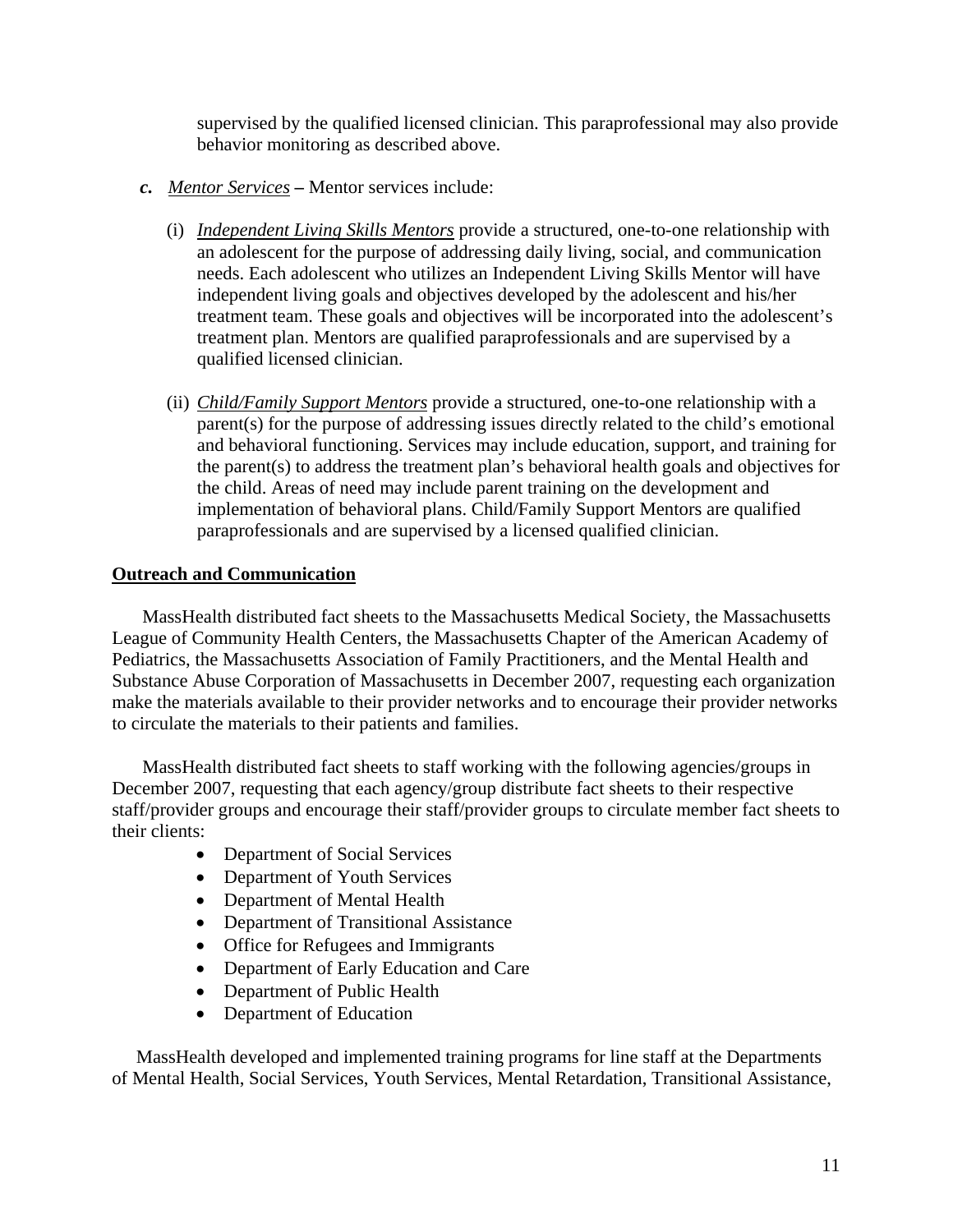and the Office for Refugees and Immigrants on how to access MassHealth services for children with Serious Emotional Disorder (SED).

MassHealth distributed outreach materials in primary care settings, community health centers, and community mental health centers and posted electronic materials on the EOHHS Virtual Gateway designed to provide information to MassHealth Members and to public and private agencies that come in contact with or serve children with SED or their families.

MassHealth will continue to coordinate with the associations for these provider types to ensure that updated information is made available to the public at provider sites.

The Department of Early Education and Care (DEEC) distributed fact sheets to all childcare providers in the Commonwealth. MassHealth will continue to work with DEEC on strategies to inform childcare providers and the families and children they serve about behavioral health screenings, CANS assessments and services for their children.

MassHealth held three meetings with the Departments of Early Education and Care (DEEC) and Elementary and Secondary Education (DESE). This has resulted in the creation of a staff planning group which will develop and implement strategies for communicating necessary information about the Rosie D. remedy, the remedy services and how to access them to child care providers and school personnel, including Superintendents, Special Education Directors, School Counselors and School Nurses.

Effective December 31, 2007, MassHealth requires primary care providers who perform periodic and medically necessary inter-periodic screenings pursuant to 42 U.S.C. §1395d(r)(1) to select from a menu of standardized behavioral health screening tools. The menu of standardized tools will include, but not be limited to, the Pediatric Symptom Checklist (PSC) and the Parents' Evaluation of Developmental Status (PEDS) as well as other tools to screen for autistic conditions, depression or substance abuse listed in Appendix W of the MassHealth Provider Manual, which became effective December 31, 2007. Where additional screening tools may be needed, for instance to screen for autistic conditions, depression or substance abuse, primary care providers will use their best clinical judgment to determine which of the approved tools are appropriate for use.

 Recently, Provider Forums Co-Sponsored by the MCOs and MBHP were held. These twohour forums featured presentations by the Compliance Coordinator or her Assistant Director and senior staff from Wayside Youth and Family Support Network and The Walker Home and School, both of whom currently use the CANS.

MassHealth updated Appendix W to include a list of MassHealth-approved standardized behavioral health screening tools from which primary care providers must select a tool when administering behavioral health screens for MassHealth enrolled children. MassHealth published the updated Appendix W along with the updated EPSDT regulations described in subparagraph a. above with an effective date of December 31, 2007. MassHealth plans to review the menu of approved screening tools and the schedule for behavioral health screenings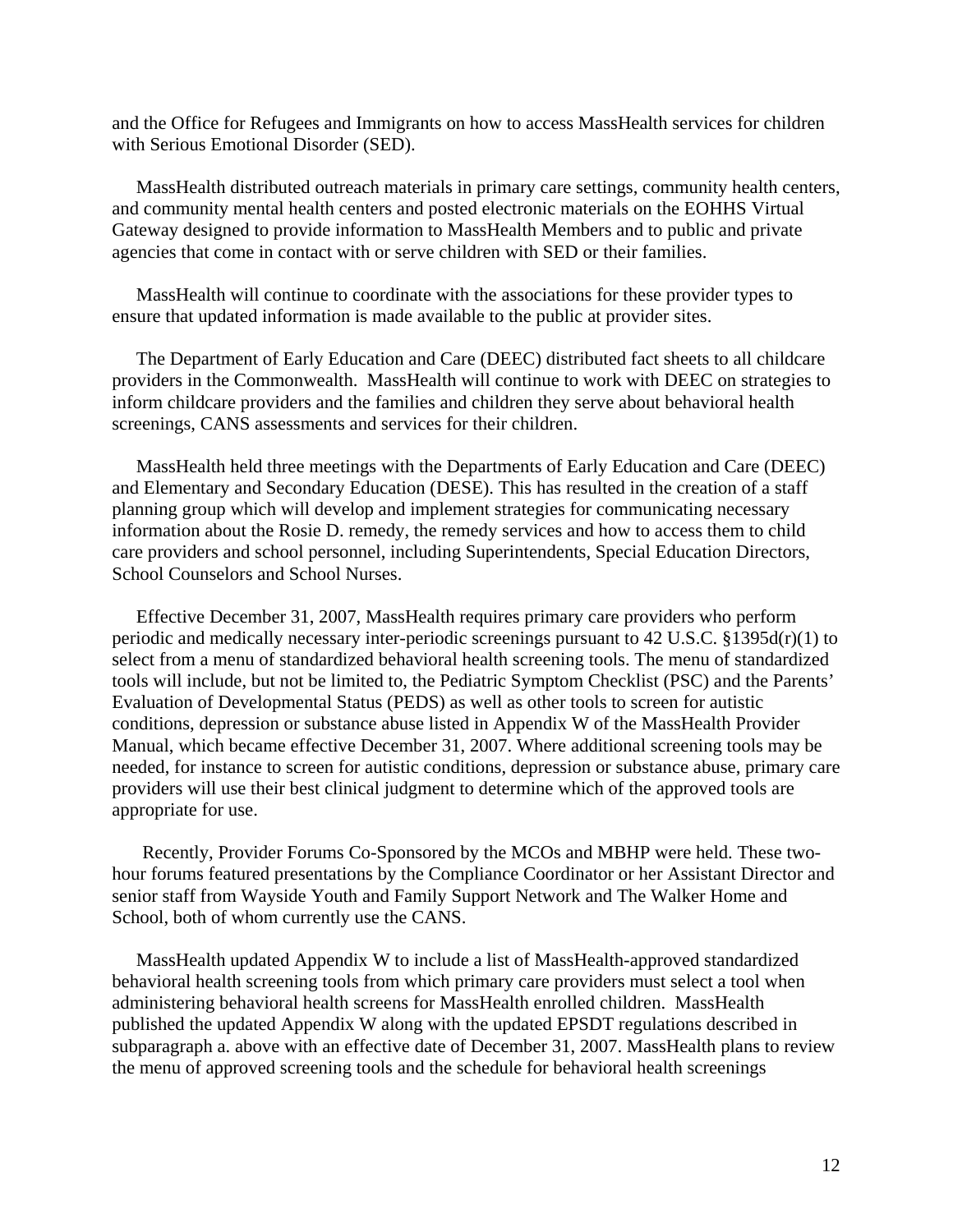periodically, in collaboration with the Massachusetts Chapter of the American Academy of Pediatrics.

MassHealth plans to evaluate the need to develop a new, stand-alone guide for MassHealth providers on how to access behavioral health services for children enrolled in MassHealth, but not enrolled in the PCC Plan or in a MassHealth-contracted MCO, which will be updated as remedy screenings, assessments and services become available.

MassHealth has updated (or has required the contractor responsible for their publications to update) the following materials that currently are distributed to providers to inform providers about using standardized behavioral health screens:

- 1. PCC Plan Provider Newsletters The PCC Plan included articles in the December, 2007 and March, 2008 issues of its provider newsletter that include information on the requirement for PCCs to use standardized behavioral health screening tools.
- 2. Early and Periodic Screening, Diagnosis and Treatment (EPSDT) Services and Preventive Pediatric Health-care Screening and Diagnosis (PPHSD) Services Billing Guidelines for MassHealth Physicians and Mid-level Providers – MassHealth have updated this guide for providers who bill MassHealth directly for EPSDT and PPHSD screening services. The updated guide became available in December, 2007
- 3. PCC Plan Provider Contract MassHealth updated this contract and mailed the updated contract to enrolled Primary Care Clinicians in January, 2008.
- 4. PCC Plan Provider Handbook MassHealth updated this Handbook for providers who are enrolled as PCCs. The updated Handbook was mailed to all enrolled PCCs with the updated PCC Plan provider contract.
- 5. MCO newsletters Each MassHealth-contracted MCO included articles in their respective MCO provider newsletters to inform providers about the requirement for using standardized behavioral health screening tools. These newsletters were published between November, 2007 and January, 2008.
- 6. MassHealth "Update" article MassHealth included articles containing information for providers about using standardized behavioral health screening tools in MassHealth "Update", which is MassHealth's online newsletter to all MassHealth providers. These articles were published in December, 2007, and February, 2008.

MassHealth will assess which materials need to be updated to inform providers about the behavioral health services, including how to access those services once those services are implemented.

MassHealth implemented changes to the Medicaid Management Information System (MMIS) to allow MassHealth primary care providers to be reimbursed for the administration and scoring of the standardized behavioral health screening tools, and to allow the MassHealth to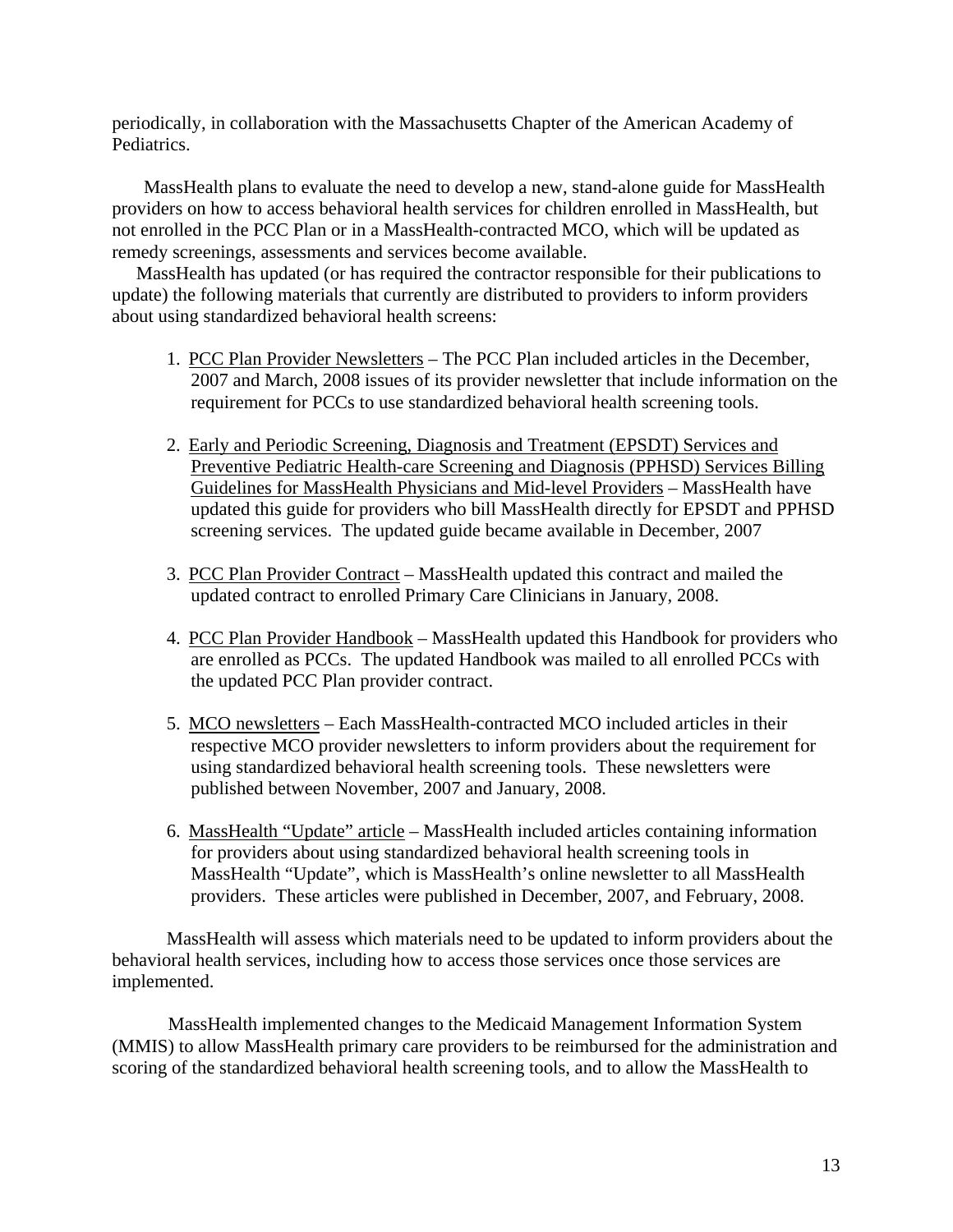track the rate at which providers are utilizing a standardized behavioral health screening tool when administering behavioral health screens.

• MassHealth will hold special forums for providers to encourage clinical performance activities consistent with the principles and goals of these programmatic changes.

MassHealth conducted four forums, in both November 2007 and June 2008, for primary care providers to educate these providers about the appropriate requirements when screening children for behavioral health issues.

MassHealth also has made expert consultation available, free of charge, to primary care providers who have clinical or administrative questions regarding use of the standardized behavioral health screening instruments in their practices, through the Massachusetts Child Psychiatry Access Program that is administered for EOHHS by MBHP.

# **Designing Utilization Management, Quality Management, Network Development and Network Management Approaches**

MassHealth will work with the MCOs and MBHP throughout the Summer of 2008 to develop coordinated approaches to developing their networks of behavioral health providers, including providers of the Rosie D. remedy services, as well as coordinated approaches to utilization management, quality management and network management.

MassHealth submitted State Plan Amendments (SPAs) for review and approval by the Centers of Medicare and Medicaid Services (CMS) on March 24, 2008. Prior to submission, MassHealth requested a pre-submission meeting with Central Office and Regional Office CMS staff to brief them on the Rosie D. case, the Judgment and the proposed State Plan Amendments. MassHealth expects the next step in the process will be to respond to questions from CMS regarding the SPAs.

### **Defining Existing System Capacities**

During January through March 2007, MassHealth worked with an outside consultant to determine whether an enterprise-wide service management (ESM) system currently under development for EOHHS would meet the requirements of the Rosie D. Judgment. After consulting with program managers and IT professionals from MassHealth, EOHHS IT, DSS, DYS and DMH to gather high-level system requirements, it was determined that the ESM system would not have the required functional capacity. As a result, MassHealth decided to sequence the IT approach in two phases. The first phase will be to develop an IT solution that, subject to consent from the child or the child's parent, guardian, or custodian, can collect CANS data from MassHealth behavioral health providers and share it with the child's MCO or MBHP, if applicable (the CANS IT Application). The second phase will be to develop a solution that can collect data from the intensive care management and the delivery of the new services for children with SED.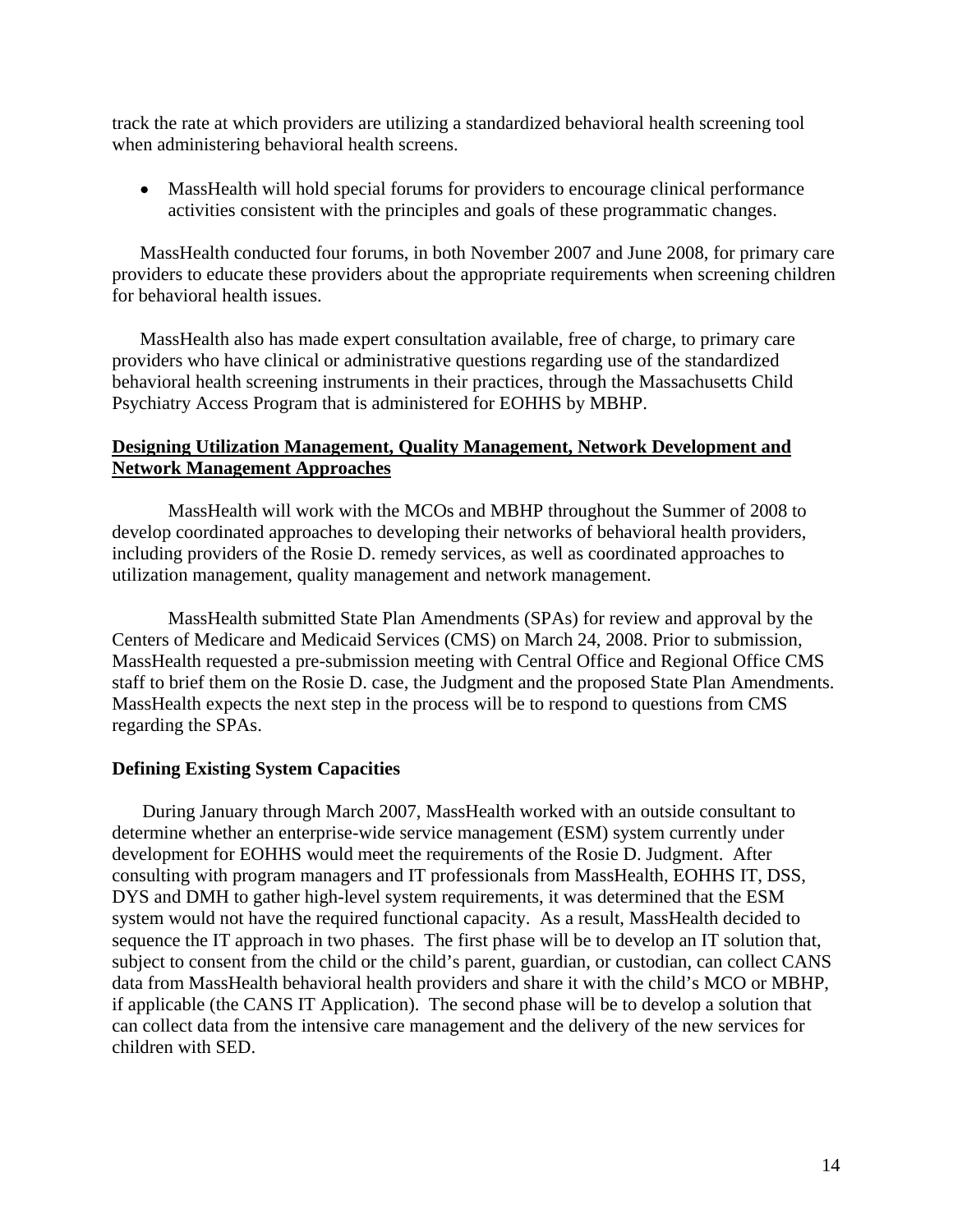EOHHS IT next conducted an internal review of existing agency data systems to determine if any of these systems could be leveraged to meet the needs of the Judgment. It was determined that certain components of the DSS STARS system provide functionality that is similar to that which is required to administer the CANS tool. Therefore, MassHealth has decided to take this system as the starting point for developing the IT platform for the CANS tool.

### **Outcome measurements**

MassHealth is considering reporting on the member-level utilization of services as prescribed under an individualized care plan by linking an electronic treatment planning record to actual services provided (as reported in claims). Many of the large providers have their own electronic treatment records, as do managed care companies for members in care management programs. MassHealth currently is gathering requirements for linking care plans to the services provided, and looking at the needs of the providers and their treatment planning systems, the existing treatment plans that link to claims payment in managed care systems, and in-house, online treatment plan systems currently used by providers contracted with DSS. Currently it appears that managed care organizations have the most complete infrastructure for recording data on care plans and being able to link those plans with actual services provided.

MassHealth anticipates that the approach developed to meet this requirement will be ready for use by the time Intensive Care Coordination and in-home services are implemented in June 2009.

Since members will begin utilizing services only after their initial care plans are developed, it is likely that the first reports to contain a significant amount of actual data on utilization of services as prescribed, will be ready approximately six months after services are substantially implemented.

#### **Child and Outcome Measures**

Member-level outcome measures will be established to track the behavioral health of an EPSDT-eligible MassHealth Member with SED who has been identified as needing intensive care coordination services over time. MassHealth will consult with providers and the academic literature and develop methods and strategies for evaluating member-level outcomes as well as overall outcomes. Member-level outcome measures would be tracked solely for the purpose of program improvement.

MassHealth currently is researching potential member-level outcome measures. MassHealth will consult with the Children's Behavioral Health Advisory Council, the Monitor and the Rosie D. Plaintiffs as they identify these measures.

In addition, MassHealth is researching appropriate tools to measure the fidelity of clinical practice to the wraparound model. Measuring outcomes without measuring the service delivered limits the ability to evaluate the program.